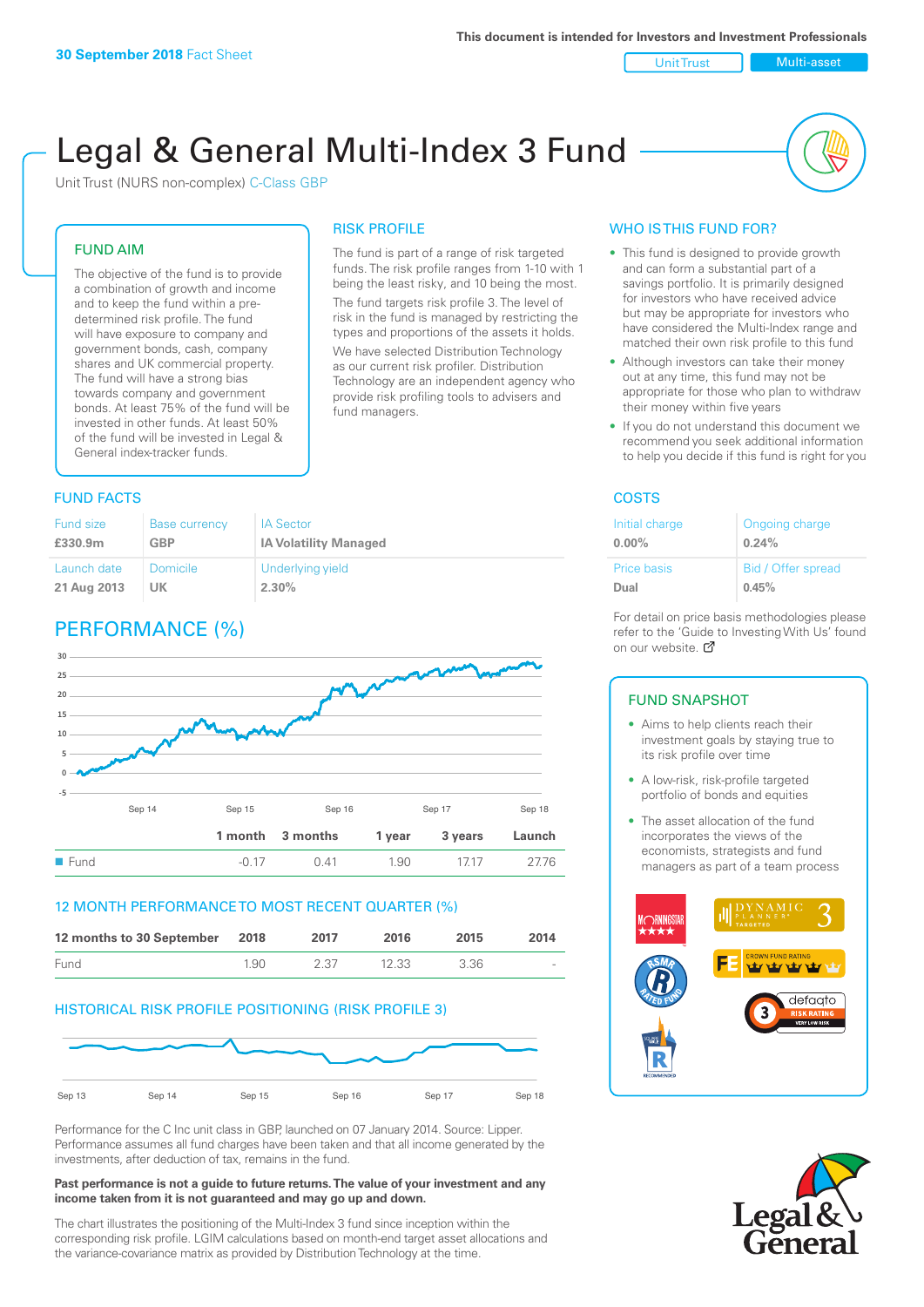# Legal & General Multi-Index 3 Fund

Unit Trust (NURS non-complex) C-Class GBP

## PORTFOLIO BREAKDOWN

All data source LGIM unless otherwise stated. Totals may not sum due to rounding.





#### FUND MANAGERS

The fund managers have responsibility for managing the multi-index fund range. They are part of the Multi-Asset Funds (MAF) team in LGIM. This team focuses on designing and managing multi-asset funds that are tailored to match the specific objectives of various client types. The team sits within a wider Asset Allocation team which combines both depth of experience with a broad range of expertise from different fields, including fund management, investment consulting and risk management roles.

# TOP 10 HOLDINGS (%)

| L&G Global Inflation Linked Bond Index Fund            |      |
|--------------------------------------------------------|------|
| <b>LGIM Sterling Liquidity Fund Class 1</b>            | 11.1 |
| L&G All Stocks Gilt Index Trust                        |      |
| L&G Sterling Corporate Bond Index Fund                 | 8.5  |
| L&G Short Dated Sterling Corporate Bond Index Fund     | 7.2  |
| <b>LGIM Global Corporate Bond Fund</b>                 |      |
| L&G Emerging Markets Government Bond (US\$) Index Fund |      |
| L&G US Index Trust                                     | 4.5  |
| <b>L&amp;G UK Property Fund</b>                        | 4.4  |
| L&G UK Index Trust                                     | 4.1  |